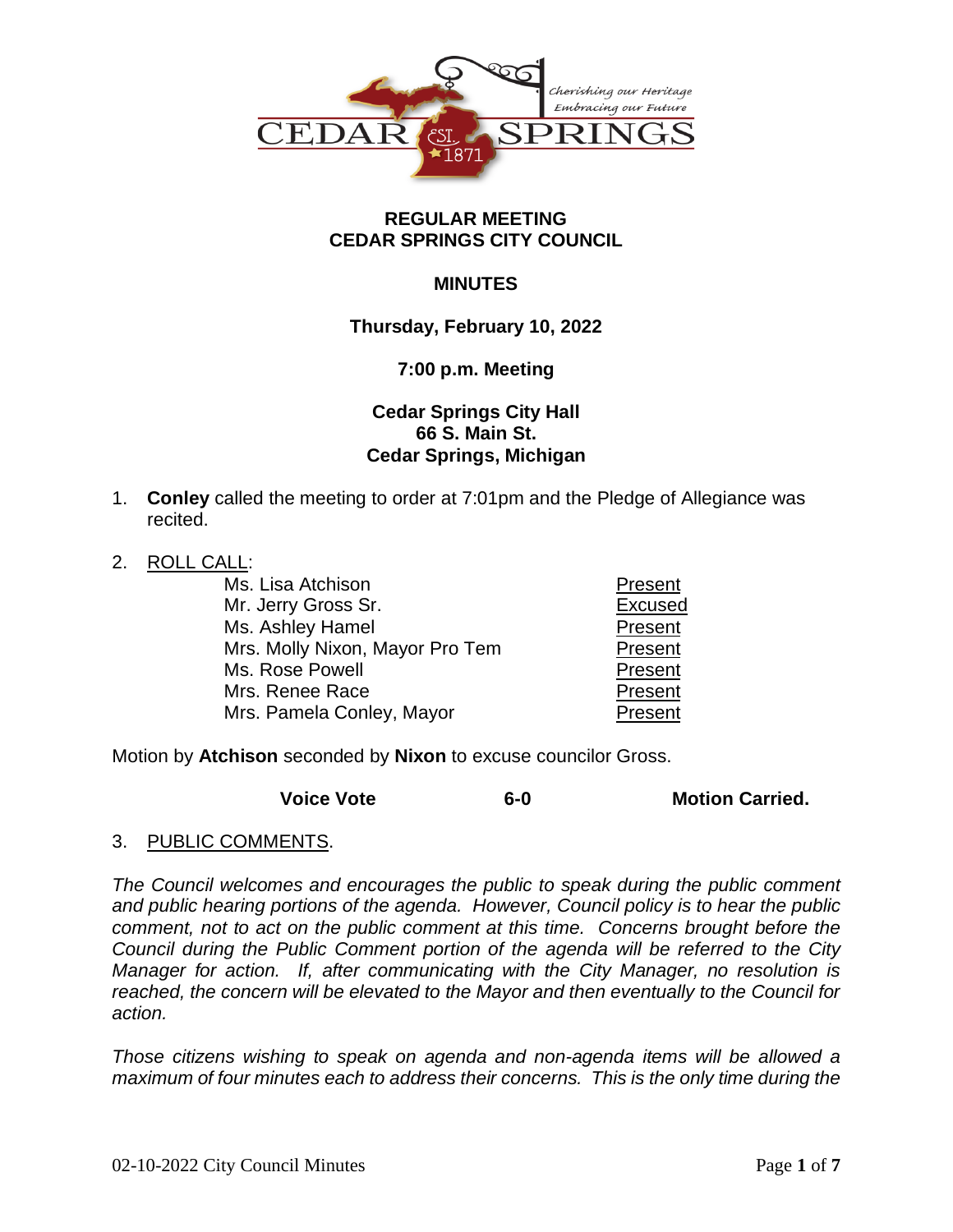*Council meeting that citizens are allowed to address the Council. Please state your name and address for the record if you would like.*

**Kamey Howe** reported that the library has had several successful events recently including storytime, kitten adoptions, biggest loser, and the blood drive. They are looking froward to the bird house auction and budget planning.

**Sue Wolfe** read a prepared statement regarding shutting down multifamily units in the R-1 district and provided a statement to the board regarding the North Kent Community Enrichment board.

**Sally Reinke** realtor for 64 E. Maple reported that the home was sold as an investment property that received notice two weeks after closing that the home could no longer be used as a rental property. She reported that she did her due diligence prior to the sale of the home. She reported that Larry Young converted the home from a 6 unit to a 4 unit in 1991. She requested that the city in the future send letters by certified mail to ensure home owners receive notices and enter a lien on the property so that it shows when the buyer does a title search.

**Kathryn Wladischkin** reported that she and her husband are the buyers for 64 E Maple. Their family picked the Cedar Springs area for their family to grow and to begin investing in housing in the area. They hoped to upgrade the Victorian themed home to restore to a high standard of living for the tenants. Larry Young offered to bring a testimony that the home was a multifamily prior to 1980. She felt that section 4.01 would make the property exempt because the home was a multifamily home prior to 1980's.

**Derek Wladischkin** reiterated the points made by Katheryn Wladishkin and expounded that the intent of improving the community but that it is a disincentive for landlords to make improvements because they cannot continue to use the housing as multifamily dwelling.

**Richard Craig** did not think that the solution presented for the multifamily housing problems would bring the intended outcome. He hopes that the city can find an alternative solution to the problem.

4. PUBLIC HEARINGS.

None.

- 5. ADOPTION OF AGENDA.
- Motion by **Atchison** seconded by **Nixon** to adopt the agenda with the following changes move item 6E to 7F and 6F to 7E.

| <b>Roll Call</b><br>6-0 | <b>Motion Carried.</b> |
|-------------------------|------------------------|
|-------------------------|------------------------|

# 6. CONSENT AGENDA.

*Councilmembers may request that any or all items be removed from the Consent Agenda. A motion is then in order to adopt all items not removed from the Consent Agenda.*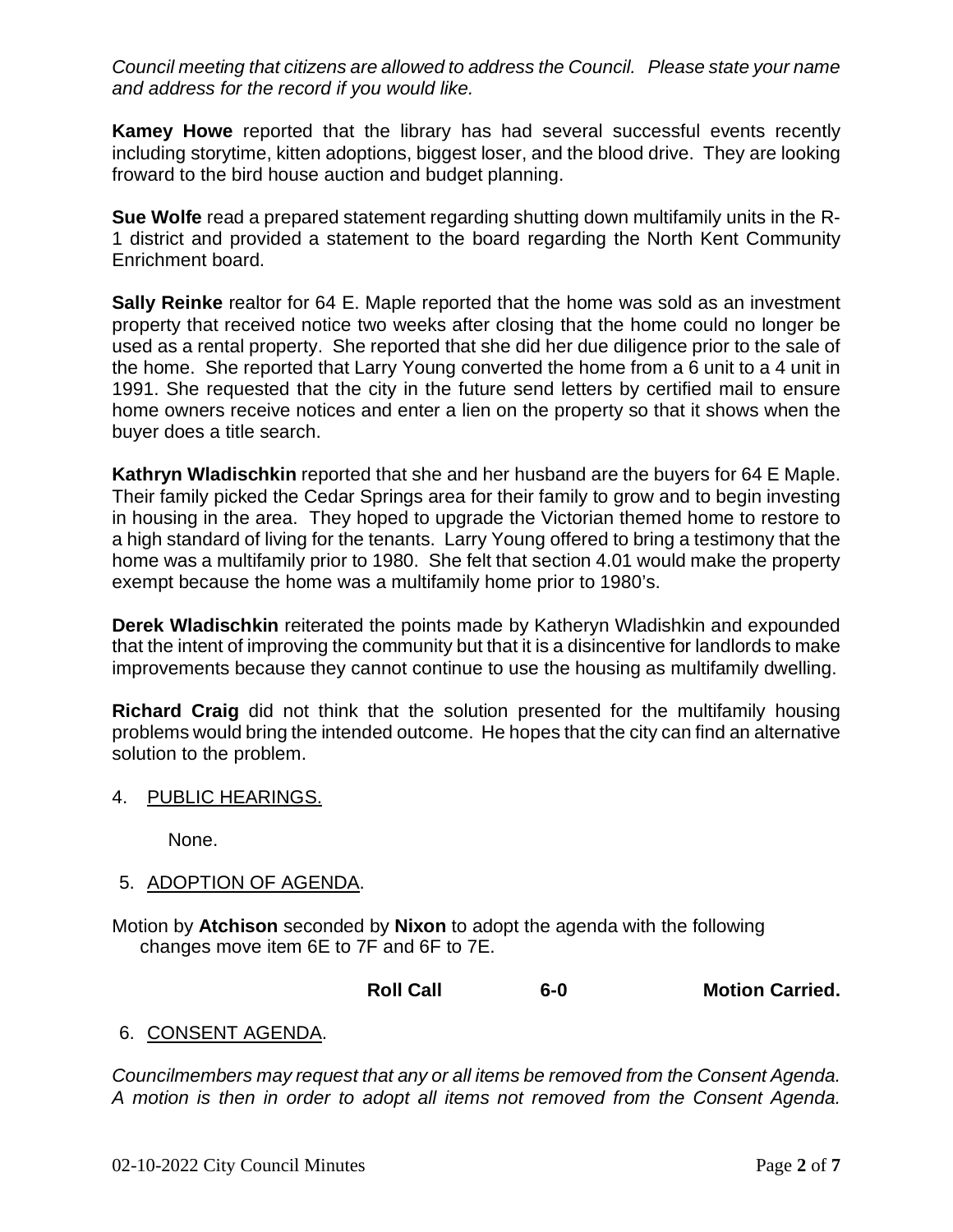*Requesting the removal of an item from the Consent Agenda is a prerogative afforded each councilmember and does not require the support of other councilmembers.*

- A. Approval of the minutes of the Special Meeting January 06, 2022 and Regular Meeting January 13, 2022.
- B. Approval of the Checks Paid Prior #s 45965 thru 46055 and Electronic Transfers totaling \$340859.08.
- C. Motion to approve the personal property tax listed in the Personal Property Tax Strike report be stricken from the tax roll.
- D. Motion to approve 2021-2022 budget amendments as presented.
- E. Motion to approve required repairs for the 2004 International Fire Truck in an amount not to exceed \$9,000.
- F. Motion to approve of the West Street Industrial Park project bid by Dean's Landscaping and Excavating, Inc. for a total bid amount of \$1,121,349.21 and direct the City Manager and Rowe Engineering to execute the contract.

i.Bid Tabulation ii.Checklist for Bid Opening **iii.City Manager Statement** iv.Dean's Bid

Motion by **Nixon** seconded by **Race** to approve the consent agenda as amended.

|  | <b>Roll Call</b> | $6-0$ | <b>Motion Carried.</b> |
|--|------------------|-------|------------------------|
|--|------------------|-------|------------------------|

- 7. ACTION ITEMS:
	- A. Motion to set Budget Workshop for March 17, 2022 at 6pm.

**Hamel** reported that she could not attend until 7pm.

Motion by **Nixon** seconded by **Race** to set Budget Workshop for March 17, 2022 at 6pm.

| <b>Motion Carried</b> |
|-----------------------|
|                       |

B. Motion to approve the Municode Self-publishing Software not to exceed \$1,700.

Motion to approve the Municode Self-publishing Software not to exceed \$1,700.

|  | <b>Roll Call</b> | 6-0 | <b>Motion Carried.</b> |
|--|------------------|-----|------------------------|
|--|------------------|-----|------------------------|

- C. Motion to approve pursuing the Petition for Response Activity Panel Review regarding the 730 West Street Investigation
	- i. Response Activity Review Panel Petition Cover Sheet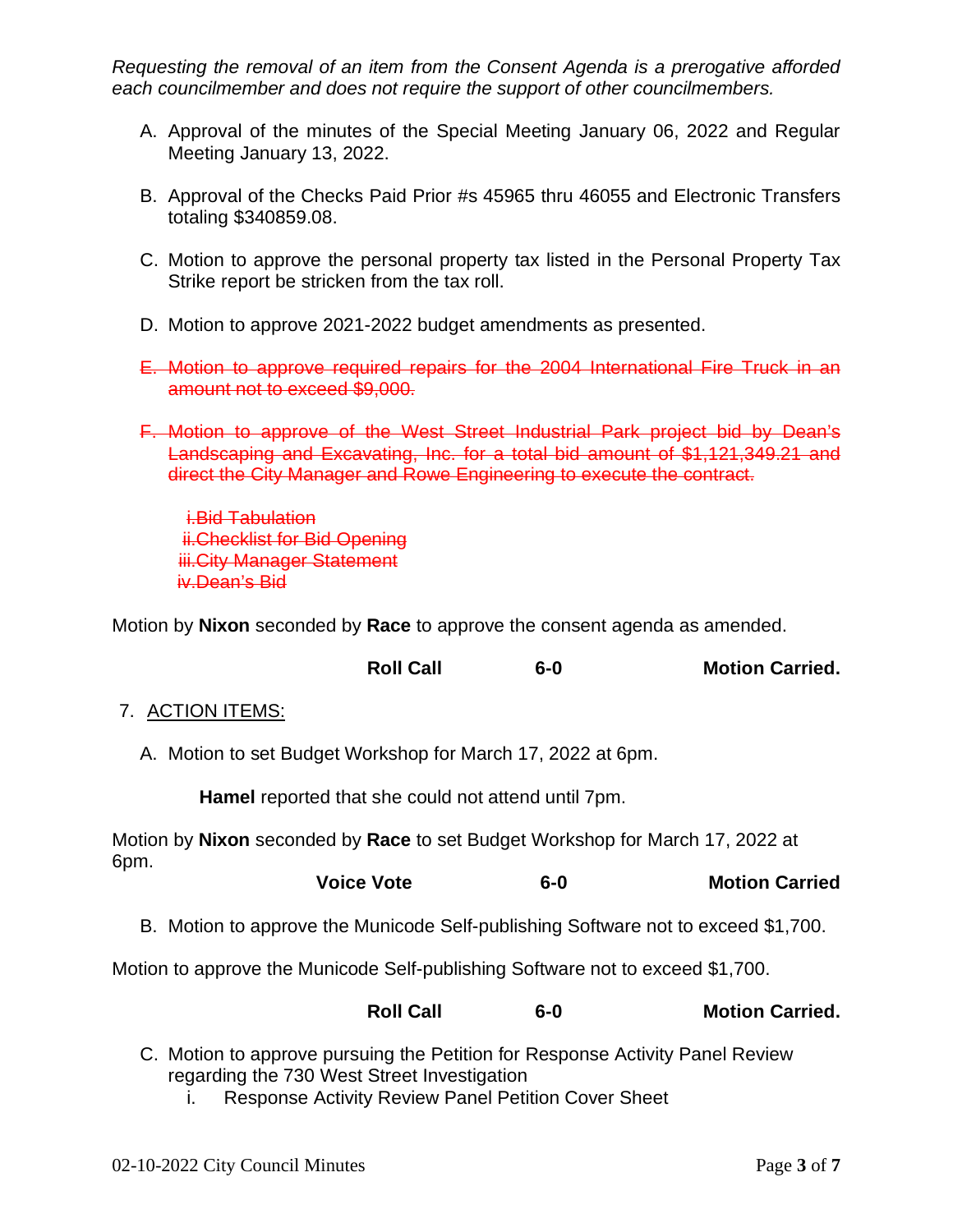Motion by **Atchison** seconded by **Hamel** to approve pursuing the Petition for Response Activity Panel Review regarding the 730 West Street Investigation.

**Roll Call 6-0 Motion Carried.**

Motion by **Atchison** seconded by **Hamel** to not exceed \$3,500.

**Voice Vote 6-0 Motion Carried.**

D. Motion to approve of the Williams and Works Professional Services Agreement for Planning Consultation services.

Motion by **Atchison** seconded by **Nixon** to approve of the Williams and Works Professional Services Agreement for Planning Consultation services.

**Roll Call 6-0 Motion Carried.**

E. Motion to approve required repairs for the 2004 International Fire Truck in an amount not to exceed \$9,000.

Motion by **Nixon** seconded by **Atchison** to approve required repairs for the 2004 International Fire Truck in an amount not to exceed \$9,000.

| <b>Roll Call</b><br>$6-0$ | <b>Motion Carried.</b> |
|---------------------------|------------------------|
|---------------------------|------------------------|

F. Motion to approve of the West Street Industrial Park project bid by Dean's Landscaping and Excavating, Inc. for a total bid amount of \$1,121,349.21 and direct the City Manager and Rowe Engineering to execute the contract. v.Bid Tabulation vi.Checklist for Bid Opening vii.City Manager Statement viii.Dean's Bid

Motion by **Nixon** seconded by **Atchison** to approve of the West Street Industrial Park project bid by Dean's Landscaping and Excavating, Inc. for a total bid amount of \$1,121,349.21 and direct the City Manager and Rowe Engineering to execute the contract.

| <b>Roll Call</b> | $6-0$ | <b>Motion Carried.</b> |
|------------------|-------|------------------------|
|------------------|-------|------------------------|

- 8. DISCUSSION ITEMS:
	- A. Discussion on Sidewalk Policy

**Conley** was in favor of creating a pool of money for sidewalk repairs. **Nixon** was in favor of doing a 50/50 match if they volunteer and if they have to be forced to do 75/25 match.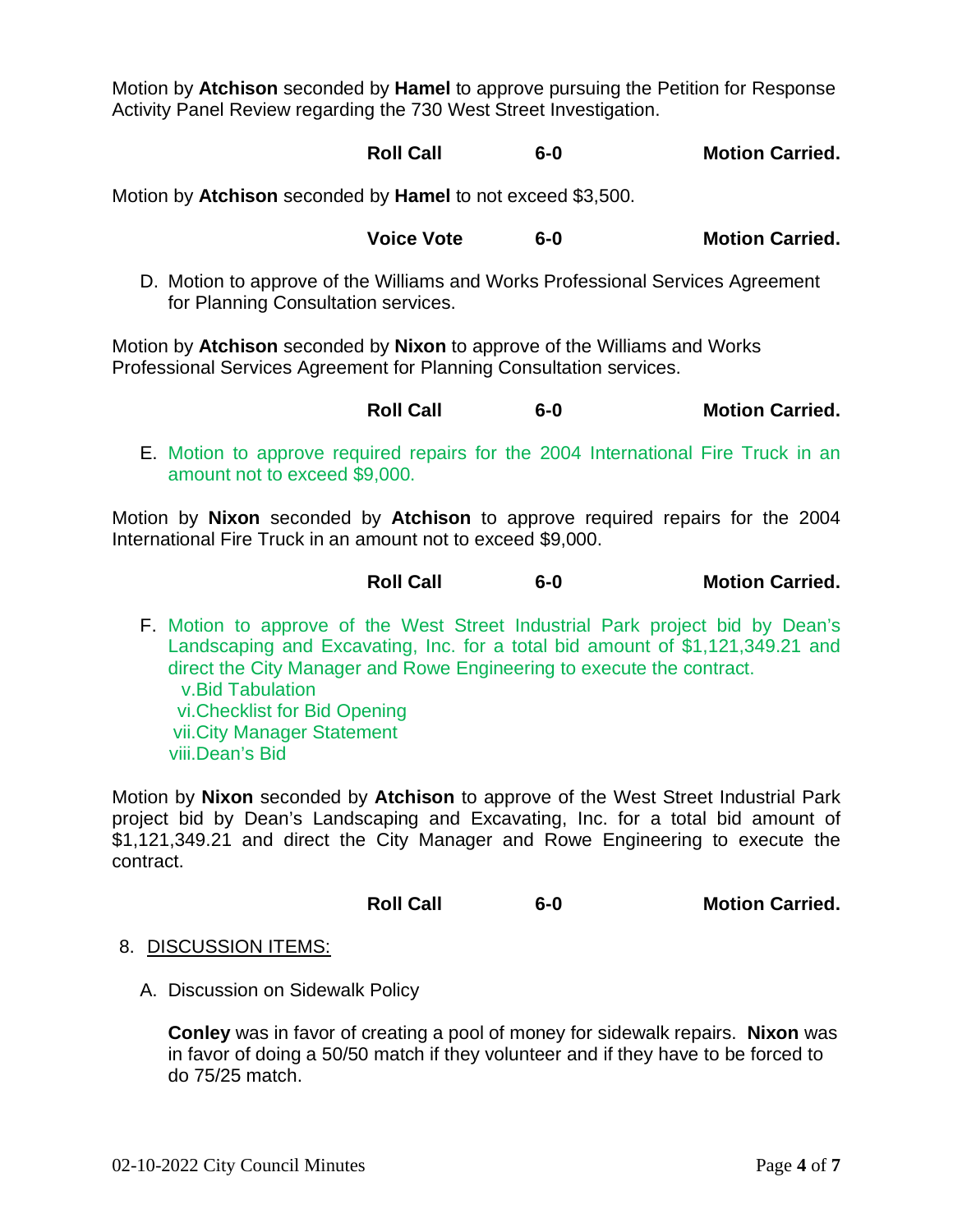- B. An Ordinance To Amend Chapter 40, Section IV. Division 2 to Modify Sec. 40- 446 Of The Code Of Ordinances For The City Of Cedar Springs Entitled "Walls and Fences."- First Reading
	- i. Fence ticketing policy

**Womack** reported that City Hall has not enforced the fence ordinance. **Powell** would like to see a period of education for the public that includes messages on the water bill/tax bill and in the newspaper. **Conley** agreed that she wanted to see education provided by the City Mangers office. She also explained that the enforcement has not been consistent and that the policy needs to be clear.

- C. Discussion on new Water Well House
	- i. Initial Investigation estimated to cost \$40,000
	- ii. Land Purchase estimated to cost \$65,000

**Hamel** would like to start planning now while there is time to plan for the cost. **Womack** reported that this project would be over a half a million dollars.

- D. Discussion on non-conforming multi-family dwellings
	- i. 64 E. Maple
		- i. Public Comment
	- ii. 67 E. Beech

**Womack** reported that there have been several illegal conversions of single family homes into multifamily housing in the R1 district. Property owners were notified in July of the non-conforming use. He also reported that rental inspections are simply for safety concerns are not reviewed for zoning compliance. **Atchison** would like to look at each situation individually to see if it would be a permitted use in the future. **Powell** questioned if a Special Land Use was appropriate? **Womack** reported that a Special Land Use was not appropriate and that a variance would permit the property be rebuilt as a multifamily house into eternity. **Nixon** was in the opinion that if the home is safe for occupancy, then the home should be grandfathered in.

- E. Discussion on the proposed Watermain Easement on school district property.
	- i. Utility Easement
	- ii. Map
- F. Discussion on Curb Bumpouts i.2017 Cost Estimate \$33,400
	- ii.Maple St. Diagram

**Womack** reported that the estimate needs to be updated. **Powell** would like to increase the walkability of Main Street, but has concern with cars passing on the right if the curb bump outs were installed. She would like a pro/con list for installing the bump outs, an updated estimate, and a revised draw up of the proposed bump outs. **Conley** would like to know how many parking spaces would be lost? **Nixon** reported that a bump out would prevent large semitrucks to turn left onto Main Street. She also encouraged adding a no truck sign on Maple.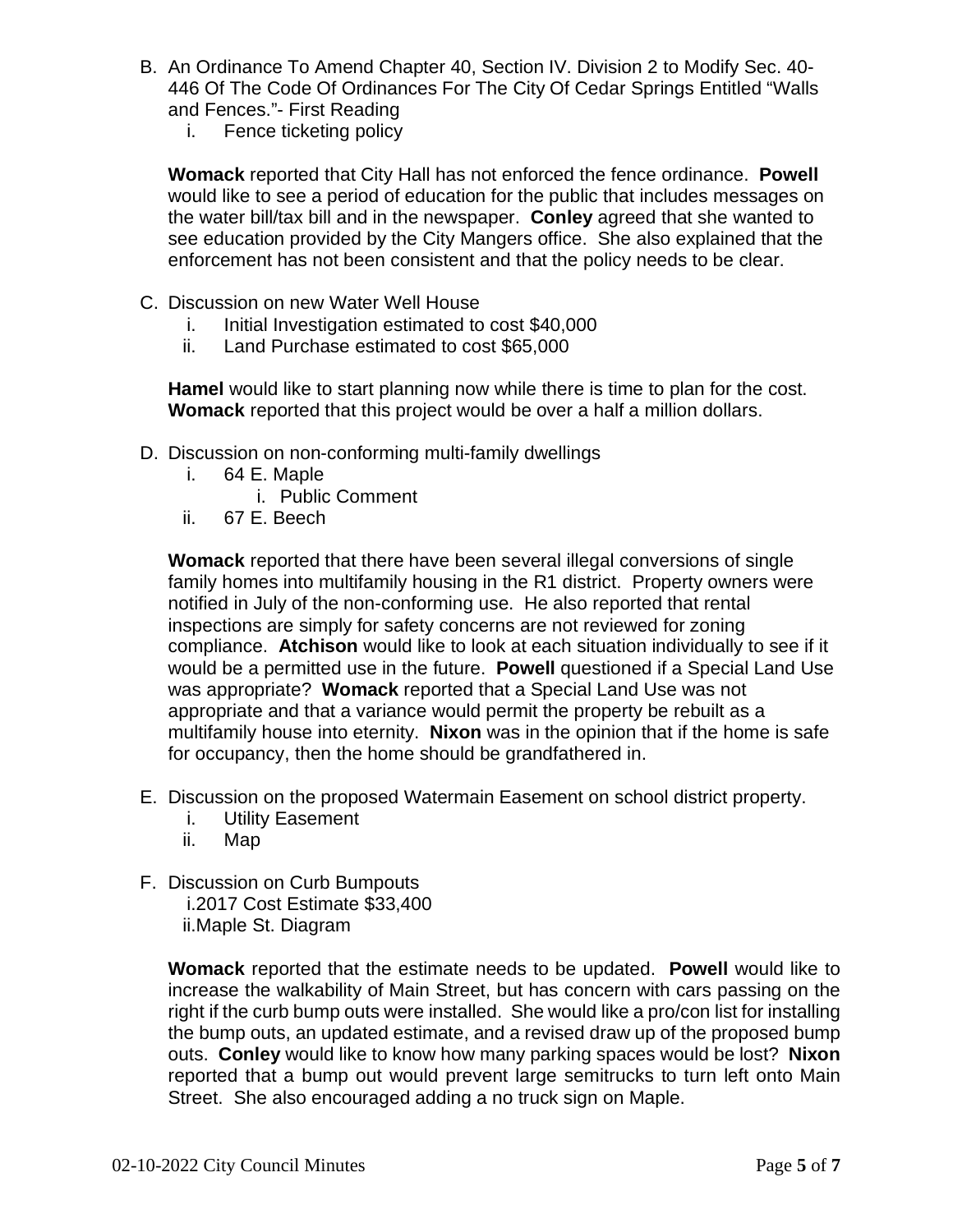G. Discussion on 17 N. Main St. and the potential of the DDA turning it into a Pocket Park.

**Powell** would like to see a professional design the new DDA park for future uses and for ADA compliant uses.

H. Discussion on an ordinance to AMEND CHAPTER 32, ARTICLE III-SIDEWALKS, DIVISION 2-CONSTRUCTION AND REPAIR, SECTION 101 THROUGH SECTION 104 OF THE CODE OF ORDINANCES FOR THE CITY OF CEDAR SPRINGS

**Nixon** would like to leave driveway alone unless it is a safety concern. **Powell** would like to see some curbs removed on Main Street that are hazardous. **Womack** requested the board to contact him if they have any questions or concerns regarding the proposed ordinance.

- 9. COMMUNICATIONS:
	- A. Community Event Calendar
	- B. 2022 Calendar
	- C. 2021 DDA Minute Index
	- D. 2021 DDA Attendance Report
	- E. 2021 PC Minute Index
	- F. 2021 PC Attendance Report
	- G. 2021 CC Minute Index
	- H. 2021 CC Attendance Report
	- I. Fire Station Demolition Bid
	- J. Starkbierfest Community Event March 25<sup>th</sup> and 26th

#### 10. DEPARTMENT REPORTS:

- A. City Manager thanked everyone to permit him to attend virtually.
- B. Department of Public Works reported that there were several bids submitted for the proposed water main on Red Hawk Drive.
	- i. Infrastructure Alternative's operational and maintenance report.
- C. Police Department.